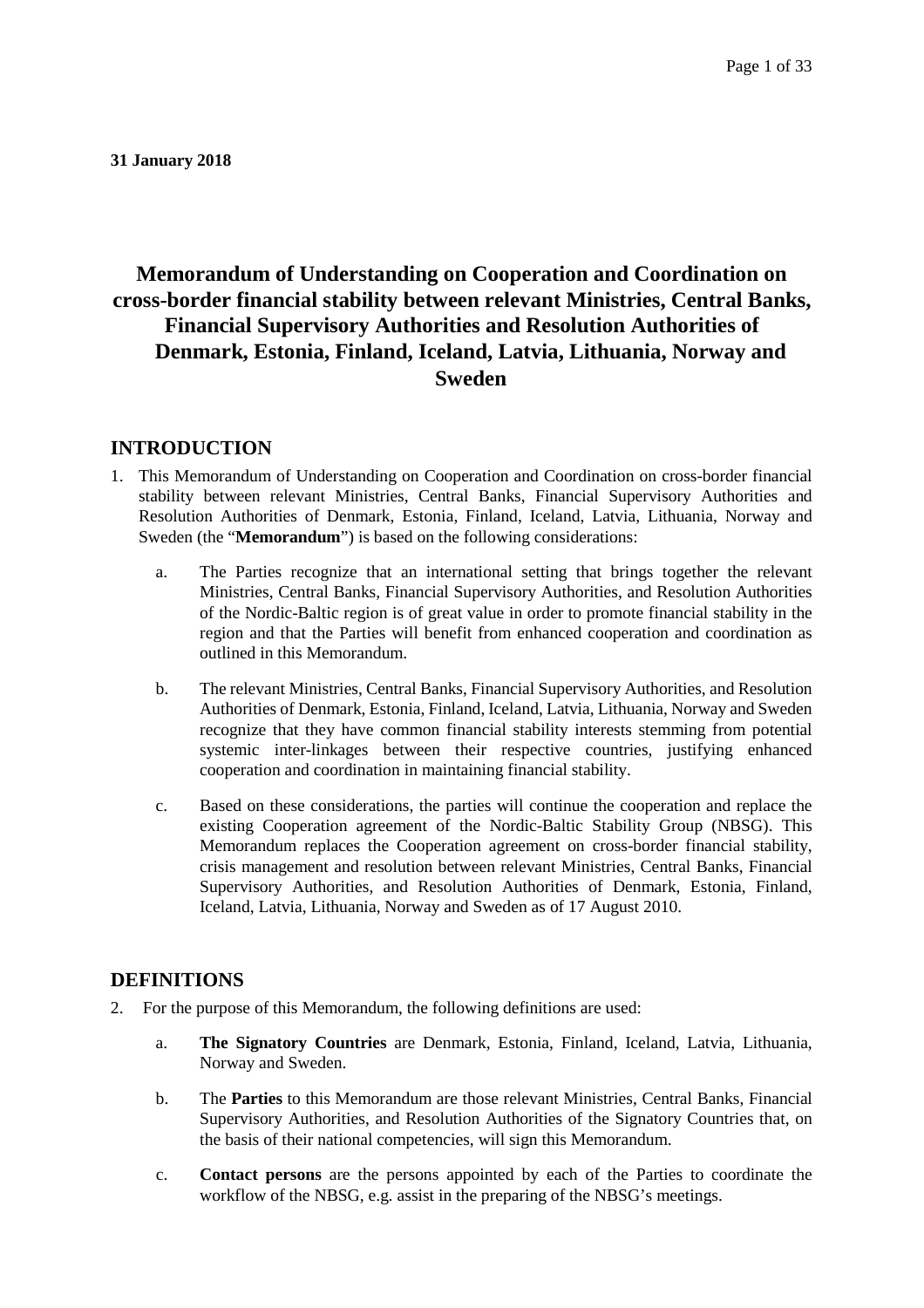### **OBJECTIVE AND NATURE OF THE MEMORANDUM**

- 3. The objective of this Memorandum is to facilitate cooperation and coordination between the Parties in order to promote financial stability in the region, with a focus on the functioning of the financial system and on counteracting the rise and potential spread or escalation of a financial crisis. Financial stability problems of a purely domestic nature are not covered by this Memorandum.
- 4. While recognizing that the responsibility for financial stability remains with the Signatory Countries, the Parties have signed this Memorandum in recognition of their common interest as regards financial stability stemming from potential system inter-linkages between their respective countries. The Parties therefore commit to make the best efforts to follow the spirit of this Memorandum when cooperating and exchanging information in promoting financial stability. The aim is to reduce the risk of disruption of the functioning of the financial markets and to promote financial stability in the region.
- 5. This Memorandum is not legally binding. Therefore its provisions do not give rise to any rights, obligations or legal claim against any of the Signatory Countries or Parties or any third parties.
- 6. This Memorandum does not affect any provisions under other multilateral or bilateral agreements applicable to the Parties.
- 7. The provisions of this Memorandum do not prejudge or assume that any particular decisions or remedies should or should not be taken.
- 8. Cooperation and coordination in reference to this Memorandum will be without prejudice to the authorities and responsibilities of the Parties under national, European Union or European Economic Area (EU/EEA) regulation. This Memorandum does not override the respective institutional responsibilities of the Parties or restrict their capacity for independent and timely decision-making in their respective fields of competence, notably with regard to the conduct of day-to-day ministry, central banking, supervisory tasks and tasks related to resolution.
- 9. The Parties are committed to inform and consult each other before issuing any public statements related to the cooperation under this Memorandum.

### **STRUCTURE OF THE NBSG**

- 10. The NBSG will be composed of representatives of sufficient seniority from each of the functions the Parties represent. The functions and tasks of the NBSG complement those of other cooperative structures, especially the Nordic Baltic Macroprudential Forum (NBMF).
- 11. The NBSG will meet regularly, at least once a year (Annual Meeting). Regular meeting dates will be decided well in advance, e.g. at the previous regular NBSG-meeting. Under extraordinary circumstances additional meetings may be requested collectively by all Parties of the same Signatory Country, giving a specific reason.
- 12. The NBSG may invite relevant authorities, such as the European Central Bank (ECB), the European Systemic Risk Board (ESRB), the European Banking Authority (EBA), European Securities and Markets Authority (ESMA), European Insurance and Occupational Pensions Authority (EIOPA) and the Single Resolution Board (SRB), committed to the principles of confidentiality of this Memorandum, as observers, to discuss issues of common interest.
- 13. The Chairmanship of the NBSG will be selected from among the Signatory Countries, for a period of one year. The Parties of the Signatory Country appointed for the Chairmanship decide which one of them who will take the operational responsibility of the Chairmanship.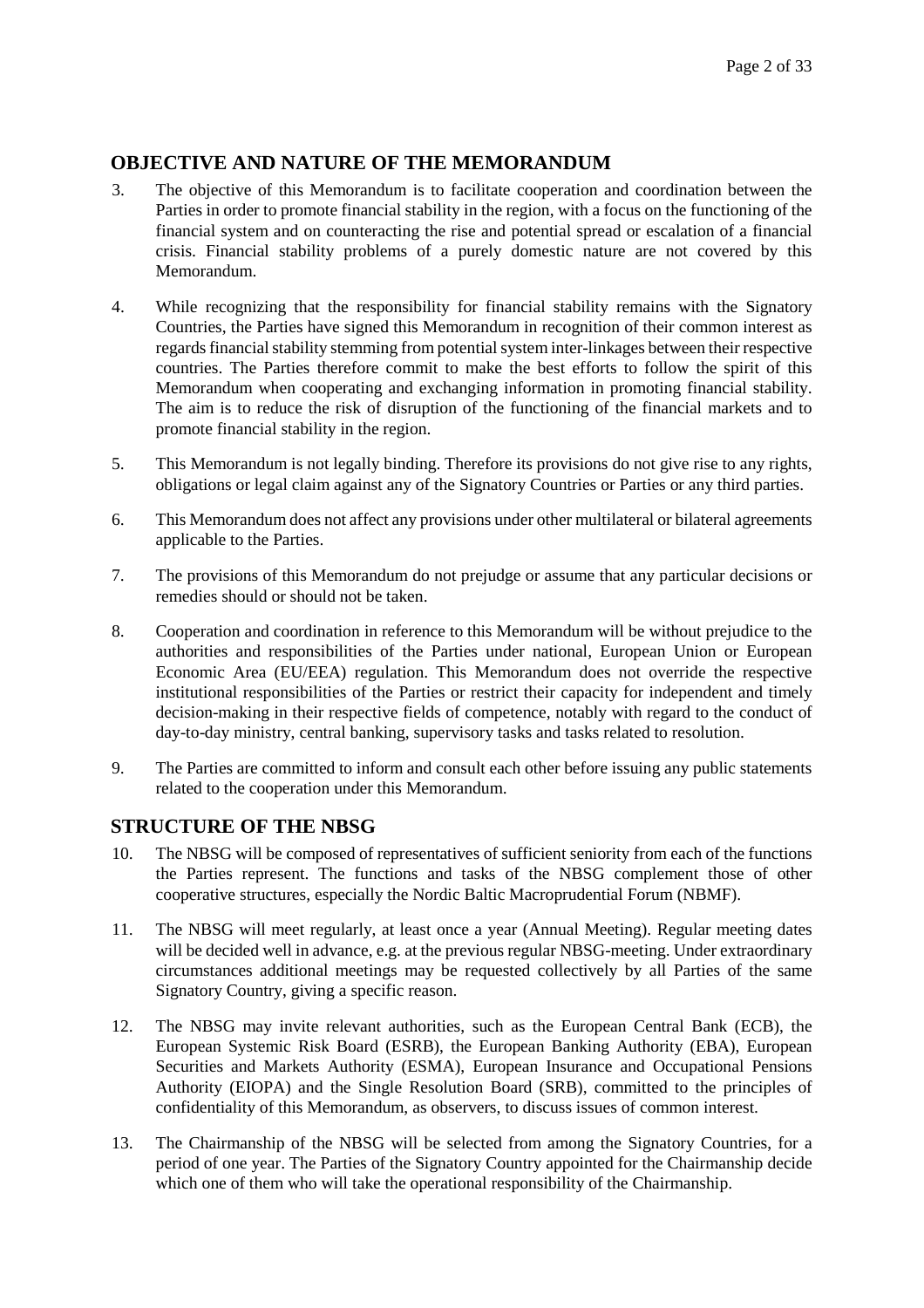- 14. The Chairmanship will be decided at least two years in advance, at the time of the Annual Meeting. The current Chairmanship will nominate the coming Chairmanship to be appointed, by consensus of the NBSG. The Chairmanship will not be decided based on a predetermined list, and national preconditions will be taken into account (e.g. Presidency of the Council of the European Union). Over time, the Chairmanship will be distributed equally among the Signatory Countries.
- 15. The Chairmanship will organize the practical procedures for the work of the NBSG including preparing agendas and arranging the Annual Meeting. The agenda will take into account the tasks of the NBSG. The Chairmanship is responsible for the working groups, together with the working group Chair. When rotating to a new Chairmanship, the previous Chairmanship will exchange information and experience with the new Chairmanship. The Chairmanship is responsible for preparing draft updates of the Memorandum of Understanding, if and when there is a need to review. Changes to the Memorandum of Understanding will be decided by the Parties by mutual consent. The Parties shall regularly determine whether the Memorandum needs to be reviewed.
- 16. Each of the Parties will appoint a Contact Person.
- 17. The NBSG may establish working groups to deal with specific financial stability issues. The NBSG decides the Signatory Country to lead the working group, and the Signatory Country will choose the authority to chair the working group. The working group Chair will continue to chair the working group as the NBSG chairmanship changes. The working groups will report to the NBSG. The NBSG may invite representatives from third countries, or European authorities, committed to the principles of confidentiality of this Memorandum, to participate in a working group on a regular or ad hoc basis and to attend the NBSG meeting when the work is reported.

#### **TASK OF THE NBSG**

- 18. The main task of the NBSG is to implement and efficiently apply the objectives of this Memorandum, with the aim of fostering an efficient process for cooperation and coordination. More specifically the NBSG will:
- a. discuss and exchange information on a regular basis with a view to find mutual understanding on important issues and lessons learnt relating to financial stability concerns of the region;
- b. exchange information in case of market turbulence affecting cross border financial stability in the region and, if deemed appropriate, help coordinate public statements relating to such circumstances;
- c. maintain and distribute a contact list;
- d. initiate and decide on the timing and scope of joint financial crisis simulation exercises to be held regularly, preferably at least every fifth year, and evaluate the results of those exercises;
- e. agree, if relevant, on the establishment or disbandment of NBSG working groups and to review their tasks and results;
- f. discuss financial stability assessments at the meeting of the NBSG;
- g. to engage in more general work to enhance preparedness in view of future crisis management, while respecting, and not duplicating, the mandate and tasks of resolution authorities and resolution colleges.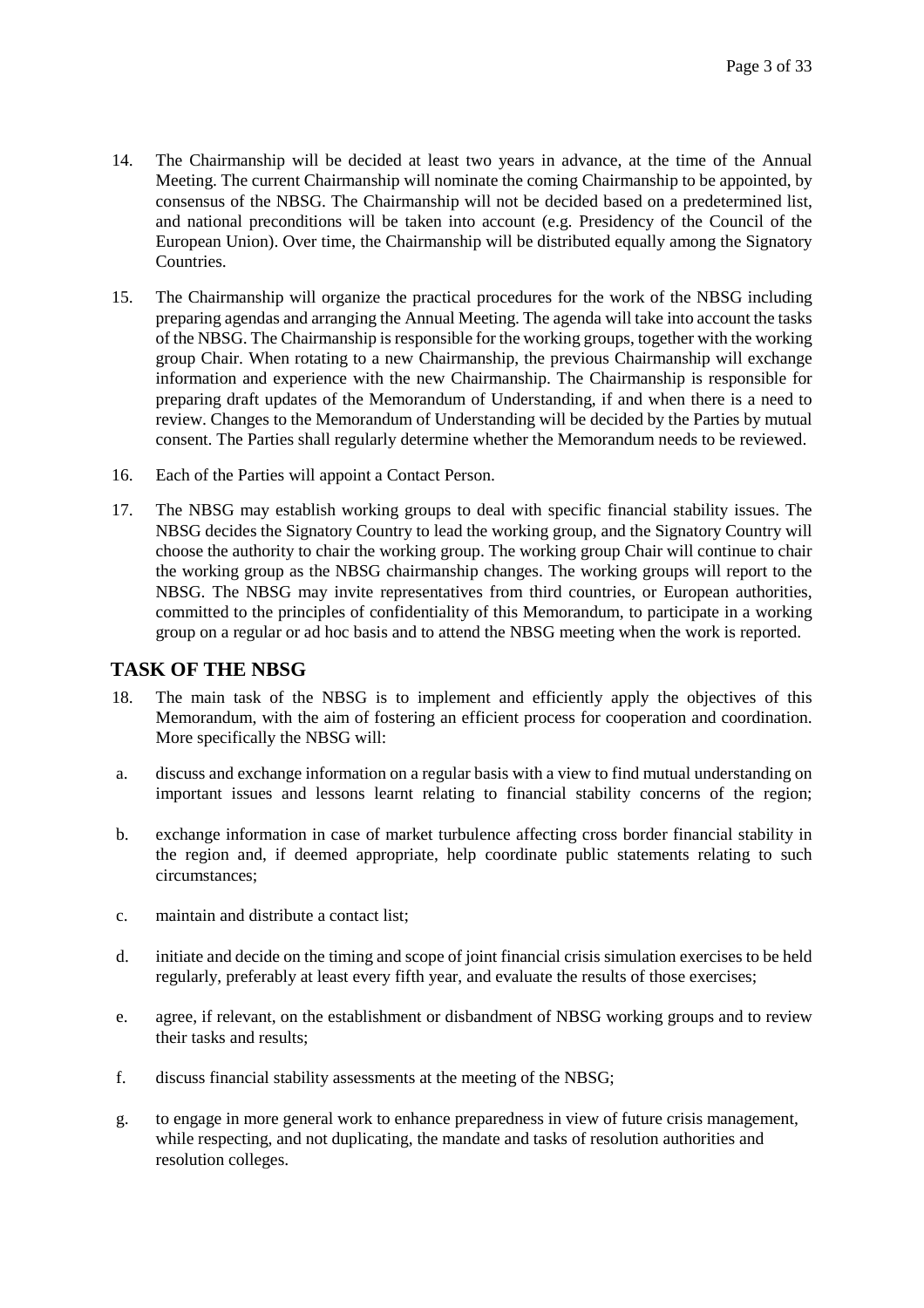### **CONFIDENTIALITY**

- 19. The Parties acknowledge that any exchange of information pursuant to this Memorandum is subject to applicable legal restrictions on information exchange, as set out in national and EU/EEA law.
- 20. The Parties acknowledge that any information received in relation to this Memorandum is, to the extent permitted by national and EU/EEA law, subject to conditions of confidentiality. The Parties will ensure to the extent permitted by national and EU/EEA law, that all persons dealing with or having access to such information, are bound by the obligation of professional secrecy.

### **ENTRY INTO EFFECT**

21. This Memorandum shall enter into effect upon signature of all signatories.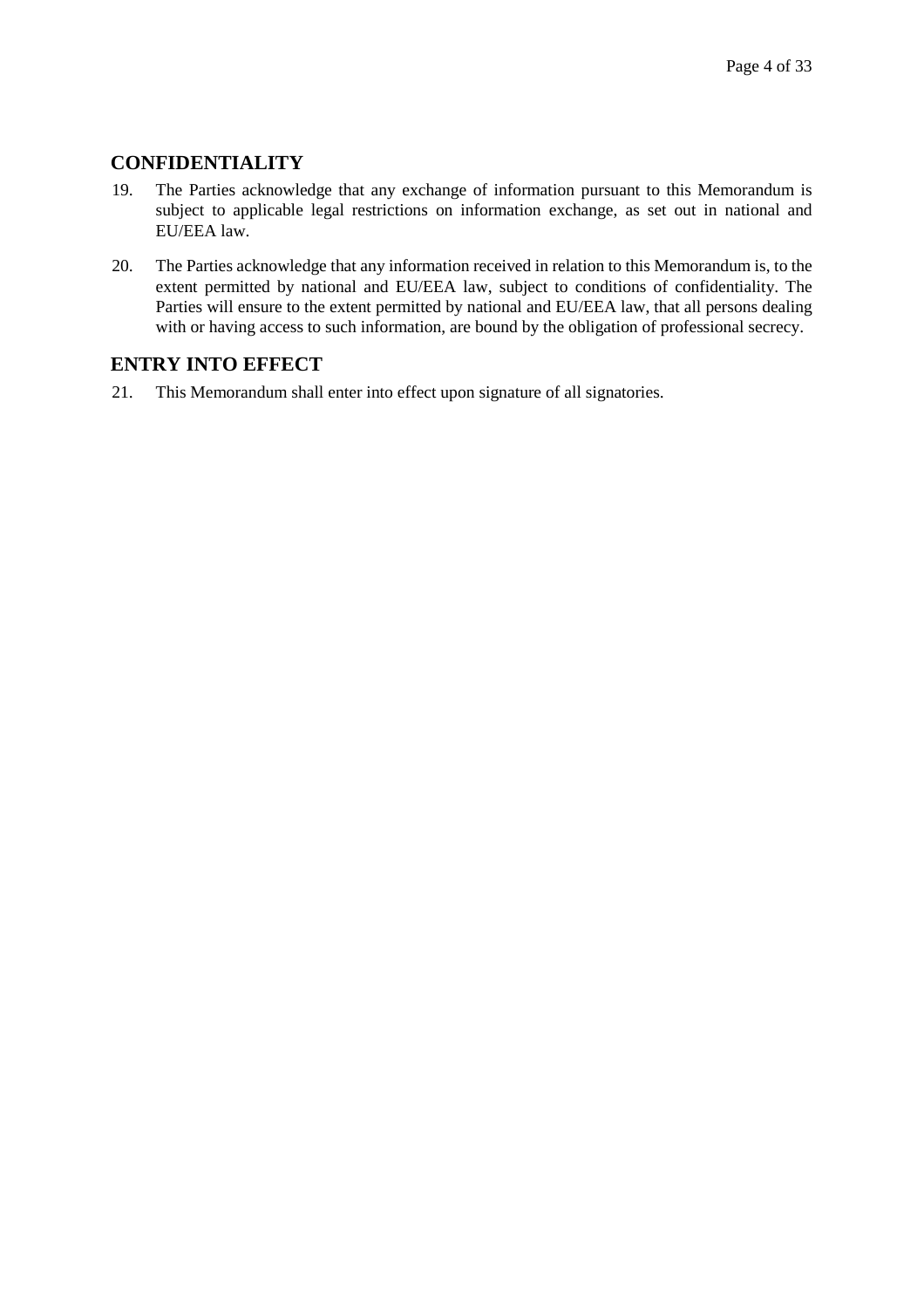## **Signatories**

#### **Relevant Ministries:**

Finansministeriet, Denmark Erhvervsministeriet, Denmark Rahandusministeerium, Estonia Valtiovarainministeriö, Finland Fjármála- og efnahagsráðuneytið, Iceland Finanšu Ministrija, Latvia Lietuvos Respublikos finansų ministerija, Lithuania Finansdepartementet, Norway Finansdepartementet, Sweden

#### **Central Banks:**

Danmarks Nationalbank, Denmark Eesti Pank, Estonia Suomen Pankki, Finland Seðlabanki Íslands, Iceland Latvijas Banka, Latvia Lietuvos bankas, Lithuania Norges Bank, Norway Sveriges Riksbank, Sweden

#### **Financial Supervisory Authorities:**

Finanstilsynet, Denmark Finantsinspektsioon, Estonia Finanssivalvonta, Finland Fjármálaeftirlitið, Iceland Finanšu un Kapitāla Tirgus Komisija, Latvia Lietuvos bankas, Lithuania Finanstilsynet, Norway